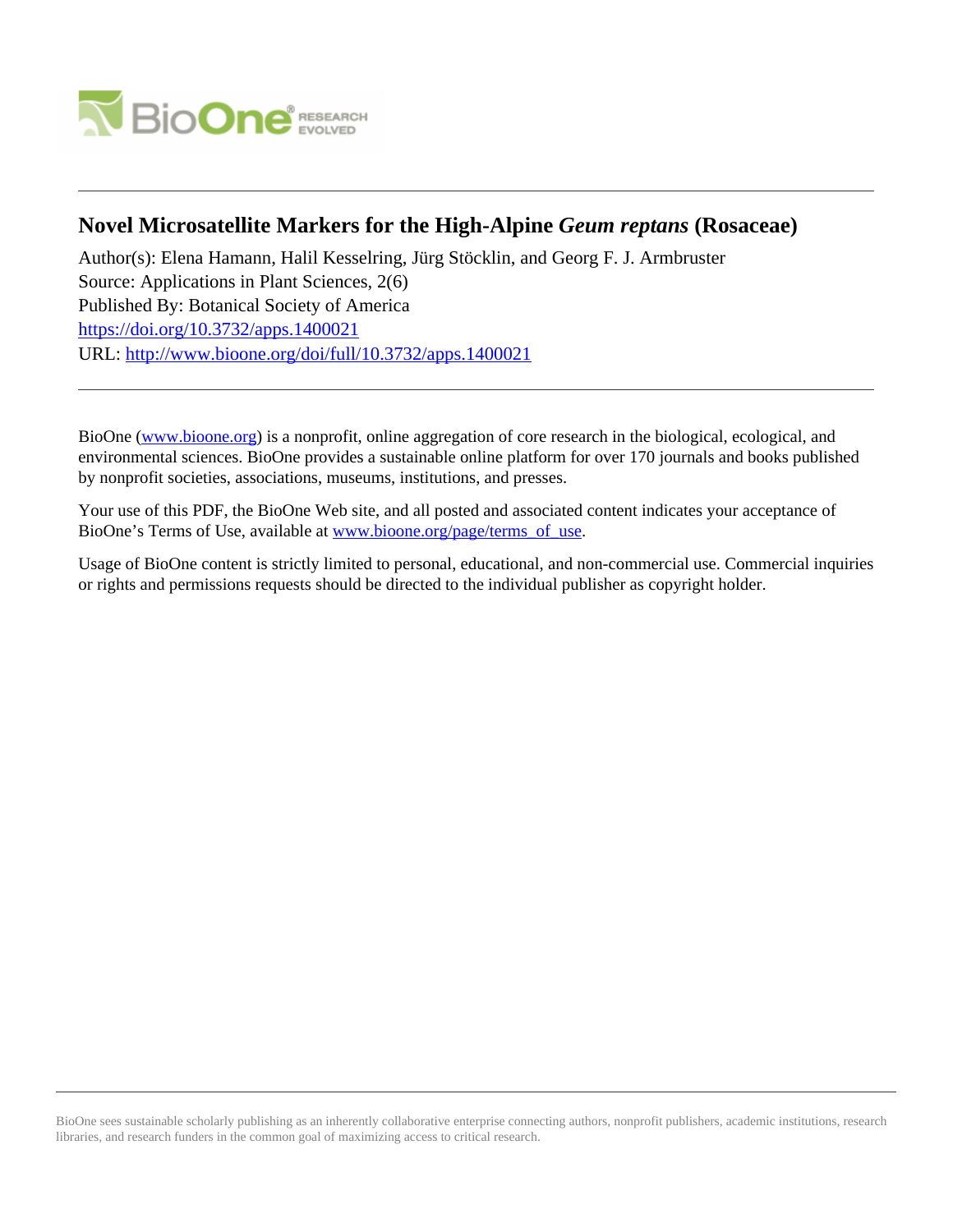

## **NOVEL MICROSATELLITE MARKERS FOR THE HIGH-ALPINE**  *GEUM REPTANS* **(ROSACEAE)** <sup>1</sup>

ELENA HAMANN<sup>2</sup>, HALIL KESSELRING<sup>2</sup>, JÜRG STÖCKLIN<sup>2</sup>, AND GEORG F. J. ARMBRUSTER<sup>2,3</sup>

2 Department of Environmental Sciences, Population Biology of Plants, University of Basel, Schönbeinstrasse 6, CH-4056 Basel, Switzerland

- *Premise of the study: Geum reptans* reproduces by outcrossing or by the formation of stolons. Sexual and clonal reproduction are not exclusive and occur mostly simultaneously. We developed novel microsatellite primers for this species, which will be used in a study about local adaptation, phenotypic plasticity, and random molecular divergence of alpine plants.
- *Methods and Results:* Twelve microsatellite primer sets were developed for *G. reptans* , of which nine were polymorphic. Initially, the forward primers had an M13 tail, and the allelic signals of each locus were amplified using a single fluorescentlabeled M13 forward sequence. In the running phase, a multiplex PCR assay was developed using different fluorophore-labeled forward primers. Two to 11 alleles were found per locus, depending on the studied population.
- *Conclusions:* Identical multilocus genotypes (i.e., clonal offspring) were not found because individuals in our sampling were at least 4 m distant from each other.  $F_{ST}$  –  $Q_{ST}$  analysis will be applied to detect selection processes in populations of *G. reptans* across the Alps.

 **Key words:** alpine scree; clonal reproduction; ECO500 size marker; *Geum reptans* ; multiplex PCR; Rosaceae .

 It is generally assumed that alpine plants are locally adapted due to strong selection in habitats characterized by severe climatic conditions and high environmental heterogeneity (Körner, 2003 ). However, this assumption has rarely been tested. Our research uses reciprocal transplantation experiments (RTE) and sibling analyses to estimate the degree of phenotypic plasticity vs. the degree of local adaptation in populations of several alpine plant species (Via, 1984; Kawecki and Ebert, 2004). Because each transplantation site of an RTE is also a common garden, phenotypic differentiation of plant functional traits can be compared to neutral genetic differentiation based on microsatellite data (i.e.,  $F_{ST}$ – $Q_{ST}$  analysis). This allows the deduction of the strength and direction of past selection on the measured traits and, therefore, allows testing for local adaptation ( Spitze, 1993; Scheepens et al., 2013).

 One of our focal alpine plants is *Geum reptans* L. (Rosaceae, Rosidae). *Geum reptans* is a diploid, perennial rosette plant usually found in high-alpine scree fields and in glacier forelands. The plant uses sexual reproduction to produce viable seeds, and also expands through vegetative aboveground stolons (Fig. 1; Weppler et al., 2006). Selfing provides no viable seeds in *G. reptans*, probably due to gametophytic self-incompatibility as in other species of the Rosaceae (see Rusterholz et al., 1993). Cross-amplification of microsatellite primers developed for the lowland rosid *G. urbanum* L. has been reported in seeds of *G. reptans* (Arens et al., 2004);

<sup>1</sup> Manuscript received 10 February 2014; revision accepted 26 February 2014.

 The authors thank Ecogenics GmbH (Zurich-Schlieren, Switzerland) for technical support. This project was funded by a Swiss National Science Foundation grant to J.S. (no. 31003A\_135611/1).

<sup>3</sup>Author for correspondence: g.armbruster@unibas.ch

**Applications** in Plant Sciences

> however, trans-species amplification was not successful in our laboratory despite our use of the PCR protocol described by Arens et al. (2004). Hence, we have developed new polymorphic microsatellite loci in *G. reptans* to analyze neutral genetic differentiation within our study populations.

#### METHODS AND RESULTS

 We sampled three geographically distinct populations from the Swiss Alps (Davos: 46°44'47.46"N, 9°56'47.70"E; Furka: 46°33'24.28"N, 8°24'45.40"E; Zermatt:  $45^{\circ}59'16.69''N$ ,  $7^{\circ}40'40.73''E$ ). Tissue samples from young leaves of 20 randomly selected individuals were collected from each population in summer 2012. Sampled individuals were separated by at least 4 m to minimize the risk of resampling identical clones (Pluess and Stöcklin, 2004, p. 2014). Leaf material was stored in silica in the collection of the University of Basel, section of Population Biology of Plants. Microsatellite marker development was outsourced to Ecogenics GmbH (Zurich-Schlieren, Switzerland). The genome screening technique of Ecogenics has been described previously (Kesselring et al., 2013 ). The total of 26,603 reads had an average length of 178 bp, and 2222 of these reads contained a microsatellite insert with a tetra- or trinucleotide of at least six repeat units or a dinucleotide of at least 10 repeat units. Suitable primer design was possible in 309 reads.

To find allelic polymorphisms, a test sample of  $N = 15$  individuals was used. For the screening of loci for polymorphism and PCR functionality, a PCR strategy (see details in Kesselring et al., 2013) that involved M13-tailing at the 5'end of each forward primer was used (Schuelke, 2000). Finally, nine out of 12 loci provided sufficient allelic polymorphisms and robust PCR characteristics (Table 1). To facilitate subsequent genotyping, the PCR of the nine loci were combined in three multiplex assays using fluorophore labeling (Table 1). For each locus, a fraction of the forward primer was labeled with a fluorophore and complemented with nonlabeled forward primer and reverse primer to a concentration of  $10 \mu$ M primer master mix (see Table 1, footnote 1). Subsequently, 20 individuals from each of the three populations (Davos, Furka, Zermatt) were tested (a total of  $N = 60$  individuals, see Table 2). PCR was done in a final volume of 10 μL, and contained 1 μL PCR stock buffer (QIAGEN, Hilden, Germany) with 15 mM  $MgCl<sub>2</sub>$  and 200  $\mu$ M dNTPs, 0.3  $\mu$ L primer master mix

*Applications in Plant Sciences* 2014 2(6): 1400021; http://www.bioone.org/loi/apps © 2014 Hamann et al. Published by the Botanical Society of America. This work is licensed under a Creative Commons Attribution License (CC-BY-NC-SA).

doi:10.3732/apps.1400021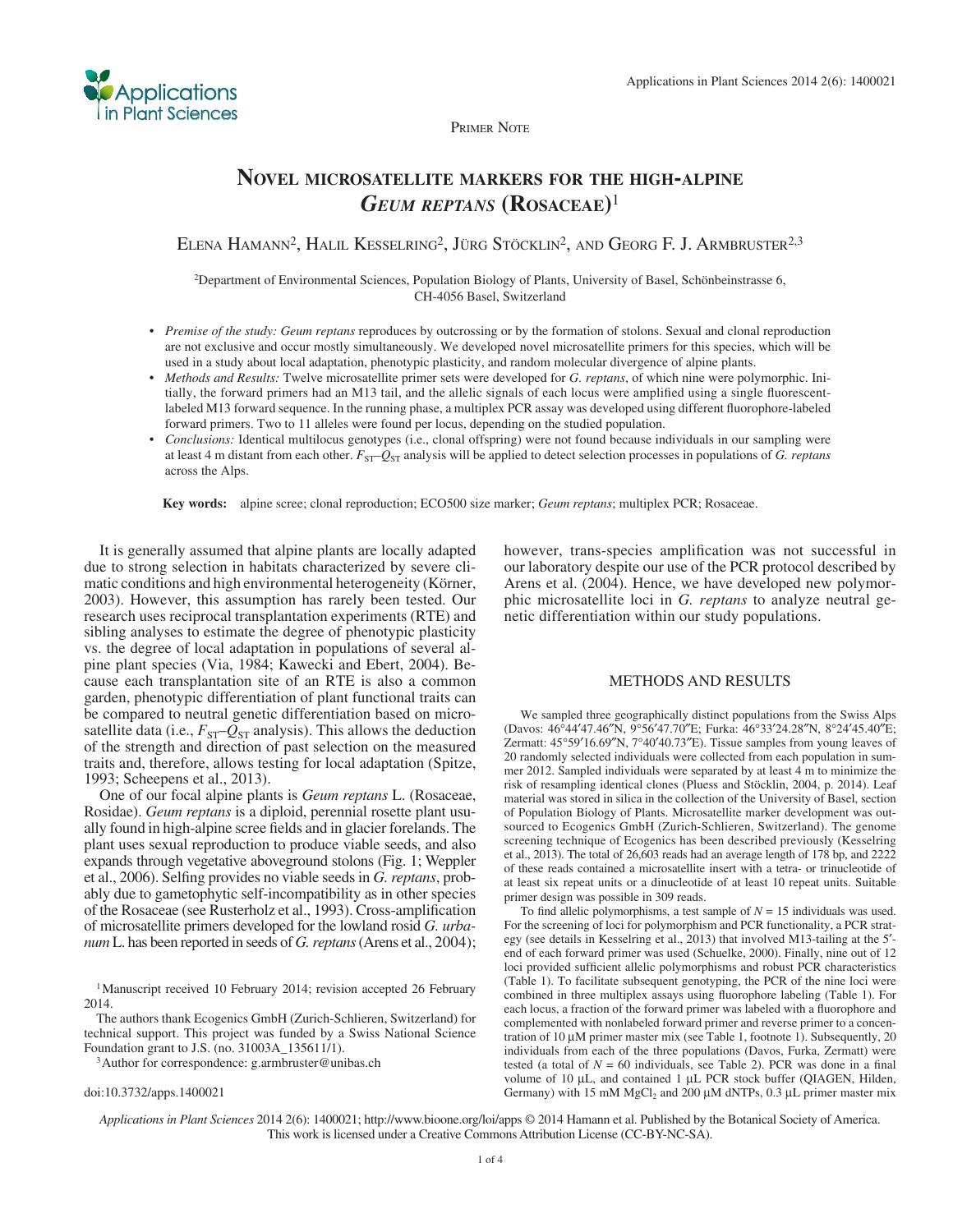

Fig. 1. Reproducing individual of *Geum reptans* in a glacier forefield. The stolons (red arrows) root at the end, eventually forming a new clonal plant next to its 'mother.' This reproductive mode with sexual flowers and vegetative, aboveground stolons is comparable to strawberries (e.g., *Fragaria vesca* L.).

of each of the three loci, 0.5 unit HotStar Taq polymerase (QIAGEN), and 2–10 ng DNA. Cycling conditions were: denaturation at 95°C for 15 min, followed by start PCR at  $94^{\circ}$ C for 30 s,  $56^{\circ}$ C for 90 s, and  $72^{\circ}$ C for 60 s in 35 cycles. Final elongation was set to 72°C for 30 min. After PCR, samples were mixed with ECO500 size standard (provided by Ecogenics) and loaded on an ABI3730 sequencer (Applied Biosystems, Carlsbad, California, USA). This size marker is suitable for accurate sizing in the range of 50–500 bp. ECO500 was labeled with orange DY -630 dye (Dyomics GmbH, Jena, Germany) and comprised the following base pair fragments: 75, 102, 124, 148, 171, 207, 229, 260, 274, 311, 321, 349, 374, 395, 419, 455, 473, and 497 bp. Allelic assignment of the electropherograms was done with GeneMarker version 1.80 (SoftGenetics, State College, Pennsylvania, USA). Data were cross-checked for repeatability. Eight of the 60 individuals were retested, starting again with DNA extraction of the silica gel-dried leaves and microsatellite fingerprinting. Hence, 72 fingerprints (i.e., 8 samples  $\cdot$  9 loci) of the first run were opposed to 72 fingerprints of the repetition run. Just one pairwise comparison differed, which is an error rate of 1.4%. The error occurred due to inconsistent allelic assignment of an individual at locus 015615. Instead of being heterozygous, the individual was interpreted in the repetition run as homozygous. Two loci showed background noise (loci 015967 and 013998; Table 1), i.e., we interpreted the constant occurrence of an additional peak as a mismatch. Moreover, at locus 013998 an allele of 151 bp was found to occur at a frequency of 5%. This allele was binned with the common allele of 150 bp because of potential stuttering (see Table 1). The same was done with the 144-bp allele (frequency of 8%; binning with 143 bp) at locus 002235 (Table 1). The polished data set was written in GENEPOP format (Rousset, 2008). Three software packages were used: GENEPOP on the Web for general index calculations and tests on linkage disequilibrium (Rousset, 2008; http://genepop.curtin.edu.au/), MICRO-CHECKER (van Oosterhout et al., 2004) for tests on potential null alleles with a prior value of maximum allele length of 250 bp and a 95% confidence limit, and GenAlEx version 6.2 (Smouse et al., 2008; Beck et al., 2008) for finding identical multilocus clones.

 Two to 11 alleles were found per locus, depending on the studied population (Table 2). Observed  $(H_0)$  and expected heterozygosities  $(H_e)$  were in good agreement overall, indicating sexual outcrossing and random mating of alleles. However, three loci showed obvious deviation between  $H_0$  and  $H_e$  (Table 2). The presence of null alleles was suggested by MICRO-CHECKER for loci 002235, 007389, and 011721 in some populations (Table 2). The independent evolution of the microsatellite loci was tested with linkage analysis. There was no linkage disequilibrium among pairs of loci across all populations (all *P* > 0.09). In a further step, we searched for identical multilocus genotypes because of clonal reproduction by stolons. Six of the 60 individuals had to be excluded

from the analysis because they had missing values at some loci (000-allele code in GENEPOP). We did not find identical multilocus genotypes in the 54 remaining individuals, although the establishment of clonal offspring by stolons of *G. reptans* is common and was estimated to range between 53% and 74% (Weppler et al., 2006).

## **CONCLUSIONS**

 The new microsatellite markers described here proved to be valuable tools to perform population and landscape genetics studies in the clonal plant *G. reptans* , for parental analysis or further investigations of its breeding system. Observed and expected heterozygosities were in good agreement, indicating random mating of alleles and sexual outcrossing; however, null alleles might occur at some loci. Given the absence of identical multilocus genotypes, we assume that our sampling design was successful in avoiding clonal individuals and indicate that clonal offspring of *G. reptans* establish only right next to their 'mother' plants. In the near future, we will examine microsatellite data of *G. reptans* to identify neutral genetic differentiation across the Alps. Contrasting molecular differentiation with differentiation in fitness-related phenotypic traits of reciprocally transplanted populations ( $F_{ST}$ - $Q_{ST}$  analysis) should allow detection of selection and local adaptation.

## LITERATURE CITED

- ARENS, P., W. DURKA, J. H. WERNKE-LENTING, AND M. J. M. SMULDERS. 2004. Isolation and characterization of microsatellite loci in Geum *urbanum* (Rosaceae) and their transferability within the genus *Geum. Molecular Ecology Notes* 4: 209-212.
- BECK, N. R., R. PEAKALL, AND R. HEINSOHN. 2008. Social constraint and an absence of sex-biased dispersal drive fine-scale genetic structure in white-winged choughs. *Molecular Ecology* 17: 4346-4358.
- KAWECKI, T. J., AND D. EBERT. 2004. Conceptual issues in local adaptation. *Ecology Letters* 7: 1225-1241.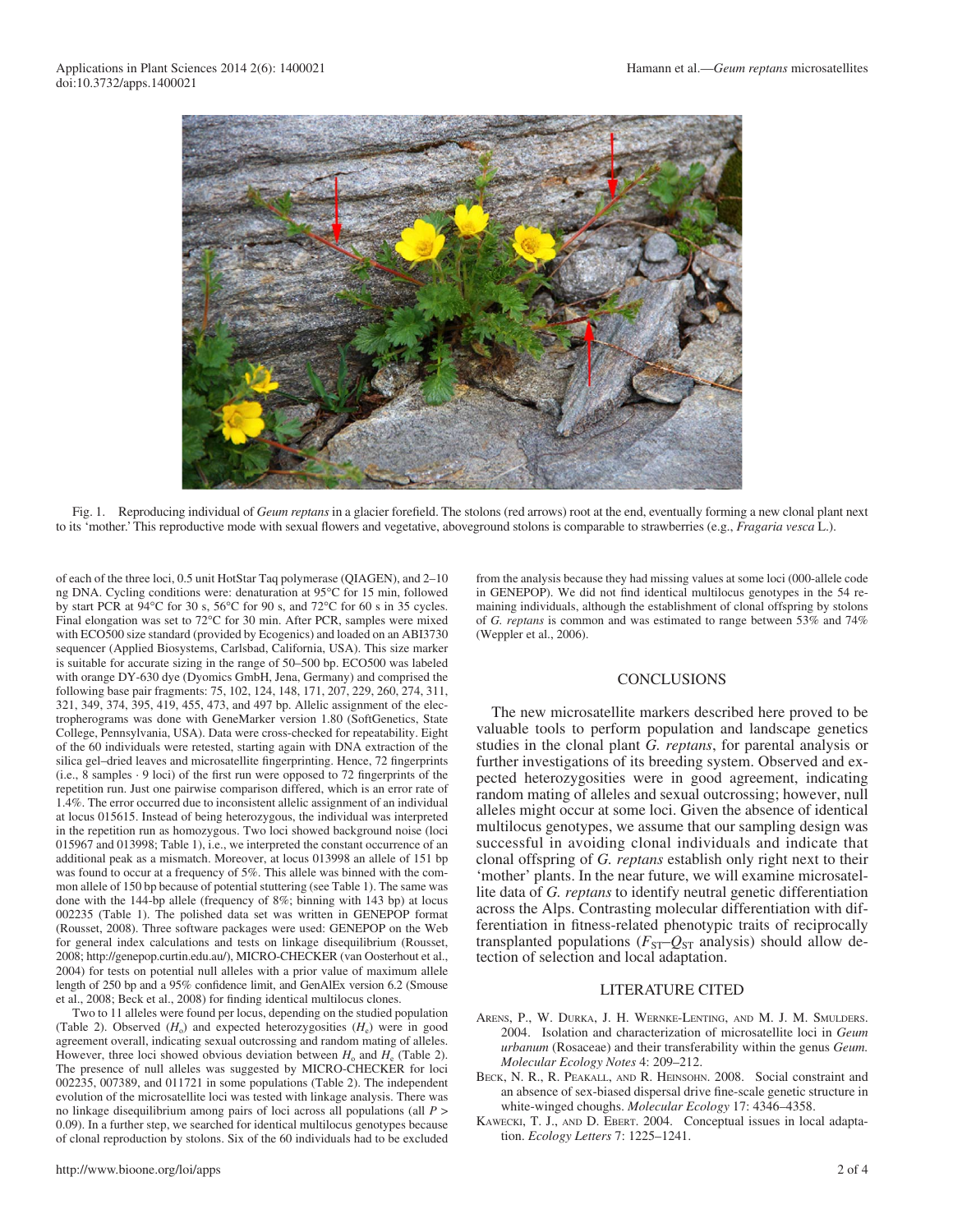|  | TABLE 1. Characteristics of the newly developed microsatellite markers for <i>Geum reptans</i> . |  |  |  |  |  |
|--|--------------------------------------------------------------------------------------------------|--|--|--|--|--|
|--|--------------------------------------------------------------------------------------------------|--|--|--|--|--|

| Locus <sup>1</sup> | GenBank<br>accession no. | Primer<br>sequence $(5'–3')$                                  | Repeat<br>motif    | Amplicon<br>length (bp) | Comment                                                                                                                             |
|--------------------|--------------------------|---------------------------------------------------------------|--------------------|-------------------------|-------------------------------------------------------------------------------------------------------------------------------------|
| $015967$ (a)       | KJ439055                 | F: ACGGGTCTCTCTTCACTTGG<br>TGACCATACTCATTCGCCCC<br>R:         | $(TG)_{13}$        | $125 - 145$             | Depending on genotype, mismatch signal<br>between 122 and 126 bp.                                                                   |
| 011721(a)          | KJ439056                 | AAAACCCTAGCCTTCGTCGC<br>F:<br>ATGTTAAGTGCAGCGGTTCG<br>R:      | $(TC)_{11}$        | $92 - 121$              |                                                                                                                                     |
| 013998(a)          | KJ439057                 | GAGCCACACTGAAAGCCATC<br>F:<br>GCCACTCTCAGTATCTTCCTCC<br>R:    | $(AC)_{11}$        | $125 - 150$             | Depending on genotype, mismatch signal<br>between 124 and 125 bp. The 151-bp allele was<br>binned with the common allele of 150 bp. |
| 002235(b)          | KJ439058                 | TCCGGTCCACCAAAGGATAG<br>F:<br>CTTGCCTTTTCCATGGGCTC<br>R:      | $(CT)_{12}$        | $143 - 171$             | The 144-bp allele was binned with the<br>common allele of 143 bp.                                                                   |
| 003651(b)          | KJ439059                 | CCACCTACAGTACGGACGAC<br>F.<br>ACCCCAATTCATTCGACACG            | $(GA)_{12}$        | $125 - 221$             |                                                                                                                                     |
| 011534(b)          | KJ439060                 | CGCCCAAAATCAATCCATCAC<br>F.<br>GTACACCTTTGCTCCCCCTC<br>R:     | $(AG)_{14}$        | $95 - 189$              |                                                                                                                                     |
| 015615(c)          | KJ439061                 | TTTTGGATTGGACTACATAGACAG<br>F:<br>CAGTACCTGGAATCTGGGGG<br>R:  | $(CA)_{12}$        | $137 - 160$             |                                                                                                                                     |
| 013198(c)          | KJ439062                 | TGTGATCGATTAACTGCTGACG<br>F:<br>R: CACTCCCTCCAGCTCAGTTC       | $(AG)_{11}$        | $131 - 182$             |                                                                                                                                     |
| 007389(c)          | KJ439063                 | AGTAGACCGGCCTTGATTCC<br>F:<br>ACCACAAAAGTAATGAAGCTTTTCG<br>R: | $(TC)_{12}$        | $120 - 142$             |                                                                                                                                     |
| 07238 <sup>2</sup> | KJ439064                 | ACAAAAATGGCGAGAGCATC<br>F:<br>R: CTTTGGTACGGCCCATTTCG         | $(TGA)_{7}$        | 180-186                 | Only 8 of the 15 test individuals gave readable<br>amplicons; three alleles with 180 bp, 183 bp,<br>and 186 bp were found.          |
| 14769 <sup>2</sup> | KJ439065                 | TGTGTGTGTTTTGCCCTAGC<br>F:<br>R: AAAGTACCCCATCCCAGCTC         | $(TC)_{11}$        | 94                      | monomorph; 1 allele with 94 bp                                                                                                      |
| 26238 <sup>2</sup> | KJ439066                 | CGTCGCTCTCTCTATCTACCC<br>F.<br>R: GAGAGTGAGGTTTTCCGGC         | (CCG) <sub>7</sub> | 80                      | monomorph; 1 allele with 80 bp                                                                                                      |

<sup>1</sup>Three multiplex PCR assays (a, b, c) were performed. The following fluorescent dyes were used: ATTO532 for the forward primer at locus 011721; ATTO565 for the forward primers at loci 013998, 011534, and 007389; FAM for the forward primers at loci 015967, 002235, and 015615; ATTO550 for the forward primers at loci 003651 and 013198. In the multiplex PCR assays, the ratio of fluorophore-labeled forward primer and unlabeled forward primer was between 0.11 and 0.52 (see text). For example, the primer master mix of locus 011721 contained 0.5 μL ATTO532-labeled forward primer, 4.5 μL unlabeled forward primer, 5 μL reverse primer, and 40 μL ddH<sub>2</sub>O, in a final concentration of 10 μM total forward primer and 10 μM total reverse primer. Of this master mix,  $0.3 \mu$ L were pipetted into the PCR tube together with two other primer master mix solutions (see text).

<sup>2</sup>Three of the tested loci were excluded. These loci were either monomorphic in the test sample of  $N = 15$  individuals or could be amplified only in a subset of the 15 test individuals.

- KESSELRING, H., E. HAMANN, J. STÖCKLIN, AND G. F. J. ARMBRUSTER. 2013. New microsatellite markers for *Anthyllis vulneraria* (Fabaceae), analyzed with Spreadex gel electrophoresis. *Applications in Plant Sciences* 1: 1300054.
- KÖRNER, C. 2003. Alpine plant life: Functional plant ecology of high mountain ecosystems, 2nd ed. Springer, Heidelberg, Germany.
- PLUESS, A., AND J. STÖCKLIN. 2004. Population genetic diversity of the clonal plant *Geum reptans* (Rosaceae) in the Swiss Alps. *American Journal of Botany* 91: 2013-2021.
- ROUSSET, F. 2008. GENEPOP'007: A complete reimplementation of the GENEPOP software for Windows and Linux. *Molecular Ecology Resources* 8: 103-106.
- RUSTERHOLZ, H.-P., J. STÖCKLIN, AND B. SCHMID. 1993. Populationsbiologische Studien an *Geum reptans* L. *Verhandlungen der Gesellschaft für Ökologie* 22: 337–346.
- SCHEEPENS, J. F., E. S. FREI, AND J. STÖCKLIN. 2013. Glacial history affected phenotypic differentiation in the alpine plant, *Campanula thyrsoides. PLoS ONE* 8 : e73854 .
- SCHUELKE, M. 2000. An economic method for the fluorescent labeling of PCR fragments. A poor man's approach to genotyping for research and high-throughput diagnostics. *Nature Biotechnology* 18 : 233-234.
- SMOUSE, P. E., R. PEAKALL, AND E. GONZALES. 2008. A heterogeneity test for fine-scale genetic structure. *Molecular Ecology* 17: 3389-3400.

TABLE 2. Results of initial primer screening of nine polymorphic microsatellite loci in three populations of *Geum reptans* (each with *N* = 20 individuals).

| Locus  | Davos, Switzerland |             |                            |    | Furka, Switzerland |             | Zermatt, Switzerland |              |         |
|--------|--------------------|-------------|----------------------------|----|--------------------|-------------|----------------------|--------------|---------|
|        |                    | $H_{\rm o}$ | $H_{\scriptscriptstyle e}$ |    | $H_{\rm o}$        | $H_{\rm e}$ |                      | $H_{\alpha}$ | $H_e$   |
| 015967 |                    | 0.6         | 0.57                       |    | 0.75               | 0.65        |                      | 0.3          | 0.39    |
| 011721 |                    | 0.45        | $0.66*$                    |    | 0.70               | 0.79        |                      | 0.45         | $0.73*$ |
| 013998 |                    | 0.60        | 0.56                       |    | 0.75               | 0.63        |                      | 0.05         | 0.14    |
| 002235 |                    | 0.50        | $0.71*$                    |    | 0.35               | $0.59*$     |                      | 0.10         | 0.19    |
| 003651 |                    | 0.70        | 0.77                       |    | 0.90               | 0.83        |                      | 0.65         | 0.65    |
| 011534 |                    | 0.70        | 0.76                       |    | 0.80               | 0.86        |                      | 0.85         | 0.83    |
| 015615 |                    | 0.65        | 0.81                       | 10 | 0.90               | 0.86        |                      | 0.60         | 0.67    |
| 013198 |                    | 0.75        | 0.81                       |    | 0.85               | 0.85        | 10                   | 0.90         | 0.82    |
| 007389 |                    | 0.25        | $0.86*$                    |    | 0.15               | $0.77*$     |                      | 0.60         | 0.53    |

*Note*:  $A =$  number of alleles;  $H_e =$  expected heterozygosity;  $H_o =$  observed heterozygosity.

\* Indicates potential null alleles (see text).